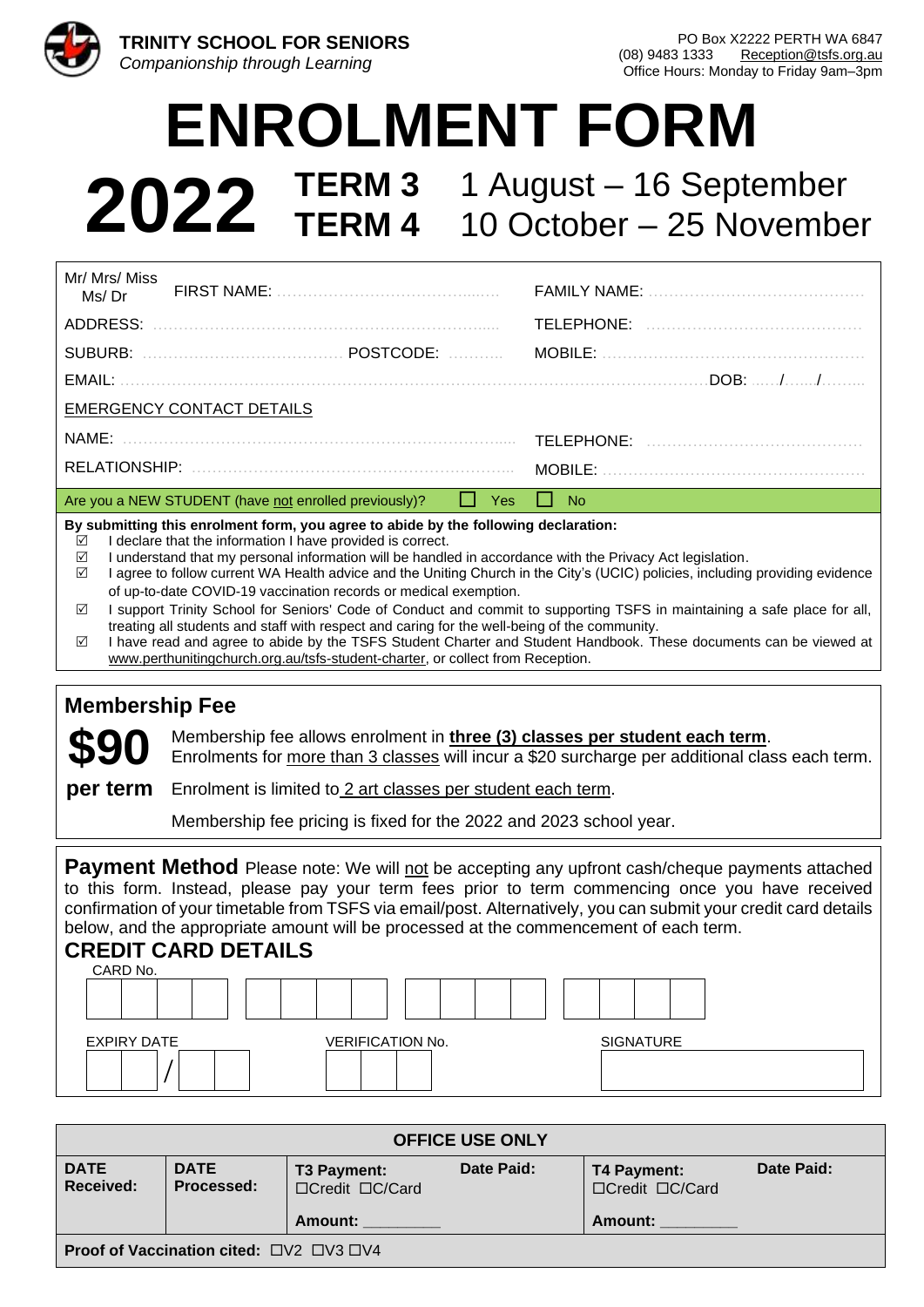**Please note** due to COVID-19 regulations all classes in the Trinity Building will require one hour of cleaning in the middle of the day between 11:30am and 12:30pm. All students and tutors WILL NOT be able to stay in the Art Hall, Betty Creagh Lounge, Trinity Church or the Trinity Lunch Room during the break between morning and afternoon classes. Please consider this in planning your enrolment. Belongings may be left on the desk in the hall if you are returning for your afternoon class at the same desk spot; however if personal belongings are left unattended, you do so at your own risk.

**Choose your courses by ticking the boxes for each term** ✓

|                |                     | <b>Trinity Building</b>                        | Term<br>ω | Term<br>4 |                                                              |          |                        | <b>Trinity Building</b>           |
|----------------|---------------------|------------------------------------------------|-----------|-----------|--------------------------------------------------------------|----------|------------------------|-----------------------------------|
|                | 9:00 AM - 11:30 AM  | Art (Rod) MON ★                                |           |           |                                                              |          | 9:00 AM - 11:30 AM     | Art (Jeanne) AM ★                 |
|                | 9:00 AM - 11:30 AM  | Watercolour, Pen & Wash (Tony) MON ★           |           |           |                                                              |          | 9:00 AM - 11:30 AM     | Drawing (Caren) $\star$           |
|                | 10:30 AM - 11:30 AM | <b>Music Appreciation</b>                      |           |           |                                                              |          | 10:30 AM - 11:30 AM    | Tai Chi (Ruth)                    |
| MONDA          | 12:30 PM - 3:00 PM  | Drawing Beginners (Christine) MON ★            |           |           |                                                              |          | 12:30 PM - 2:30 PM     | Porcelain Art (Ruth R) $\star$    |
|                | 12:30 PM - 3:00 PM  | Soft Pastels (Sue) MON★                        |           |           |                                                              | THURSDAY | 12:30 PM - 3:00 PM     | Art (Jeanne) PM $\star$           |
|                | 9:00 AM - 11:30 AM  | Art (Caren) AM $\star$                         |           |           |                                                              |          | 12:30 PM - 3:00 PM     | Oriental Brush Painting (Beata) ★ |
|                | 9:00 AM - 11:30 AM  | Block Printing for Beginners (Jim) $\star$     |           |           |                                                              |          | $1:00$ PM $- 2:30$ PM  | Yoga Intermediate                 |
| TUESDAY        | 9:00 AM - 11:30 AM  | Drawing Intermediate (Rod) $\star$             |           |           |                                                              |          | 9:00 AM - 11:30 AM     | Drawing Beginners (Christine) FRI |
|                | 12:30 PM - 3:00 PM  | Art (Caren) PM $\star$                         |           |           |                                                              |          | 9:00 AM - 11:30 AM     | Oil & Acrylic (Paul) AM ★         |
|                | 12:30 PM - 3:00 PM  | Paper Craftwork (Jim)                          |           |           |                                                              |          | $9:30$ AM $- 10:30$ AM | Sing Along FRI                    |
|                | 12:30 PM - 3:00 PM  | Soft Pastels (Lyn) TUE ★                       |           |           |                                                              | FRIDAY   | 10:30 AM - 11:30 AM    | Ukulele Beginners                 |
|                | 9:00 AM - 11:30 AM  | Watercolour, Pen & Wash (Tony) WED ★           |           |           |                                                              |          | 12:30 PM - 1:30 PM     | Singing/Ukulele Jam Group         |
|                | 9:00 AM - 11:30 AM  | Painting (Paul) AM $\star$                     |           |           |                                                              |          | 12:30 PM - 3:00 PM     | Oil & Acrylic (Paul) PM ★         |
|                | 9:00 AM - 11:30 AM  | Art (Zoë) AM $\star$ (see note $\circled{1}$ ) |           |           |                                                              |          | 12:30 PM - 3:00 PM     | <b>Woodcarving Beginners</b>      |
| <b>WEDNESD</b> | 10:00 AM - 11:30 AM | <b>Walk Around Town</b>                        |           |           |                                                              |          | 12:30 PM - 3:00 PM     | <b>Woodcarving Continued</b>      |
|                | 10:30 AM - 11:30 AM | Intermediate Line Dancing                      |           |           |                                                              |          |                        |                                   |
|                | 12:30 PM - 2:30 PM  | Drawing (Ruth R) $\star$                       |           |           |                                                              |          |                        |                                   |
|                | 12:30 PM - 3:00 PM  | Painting (Paul) PM $\star$                     |           |           |                                                              |          |                        |                                   |
|                | 12:30 PM - 3:00 PM  | Watercolour (Jeanne) ★                         |           |           | Reminder - Enrolment is limited to 2 art classes per student |          |                        |                                   |

|          |                        | <b>Trinity Building</b>                 | Term<br>ω | Term |
|----------|------------------------|-----------------------------------------|-----------|------|
|          | 9:00 AM - 11:30 AM     | Art (Jeanne) AM $\star$                 |           |      |
|          | 9:00 AM - 11:30 AM     | Drawing (Caren) $\star$                 |           |      |
|          | 10:30 AM - 11:30 AM    | Tai Chi (Ruth)                          |           |      |
|          | 12:30 PM - 2:30 PM     | Porcelain Art (Ruth R) $\star$          |           |      |
| THURSDAY | 12:30 PM - 3:00 PM     | Art (Jeanne) PM $\star$                 |           |      |
|          | 12:30 PM - 3:00 PM     | Oriental Brush Painting (Beata) $\star$ |           |      |
|          | $1:00$ PM $- 2:30$ PM  | Yoga Intermediate                       |           |      |
|          | $9:00$ AM - $11:30$ AM | Drawing Beginners (Christine) FRI ★     |           |      |
|          | 9:00 AM - 11:30 AM     | Oil & Acrylic (Paul) AM ★               |           |      |
|          | $9:30$ AM $- 10:30$ AM | Sing Along FRI                          |           |      |
| FRIDAY   | 10:30 AM - 11:30 AM    | Ukulele Beginners                       |           |      |
|          | 12:30 PM - 1:30 PM     | Singing/Ukulele Jam Group               |           |      |
|          | 12:30 PM - 3:00 PM     | Oil & Acrylic (Paul) PM $\star$         |           |      |
|          | 12:30 PM - 3:00 PM     | <b>Woodcarving Beginners</b>            |           |      |
|          | 12:30 PM - 3:00 PM     | <b>Woodcarving Continued</b>            |           |      |

#### Reminder – Enrolment is limited to 2 art classes per student each term.

Art classes limited by this policy are indicated by  $\star$  after the course name

Note  $\mathbb{O}$  - Art (Zoë) AM commences Week 2 of Term 3, Wednesday 10 August (due to tutor availability)

All classes held in the Trinity Buildings during Week 1 of Term 4 (10-13 October) will not be available due to the TSFS Annual Art & Craft Exhibition being held in these rooms. These classes will resume for Week 2 of Term 4. Friday classes held in the Trinity Church will not be affected.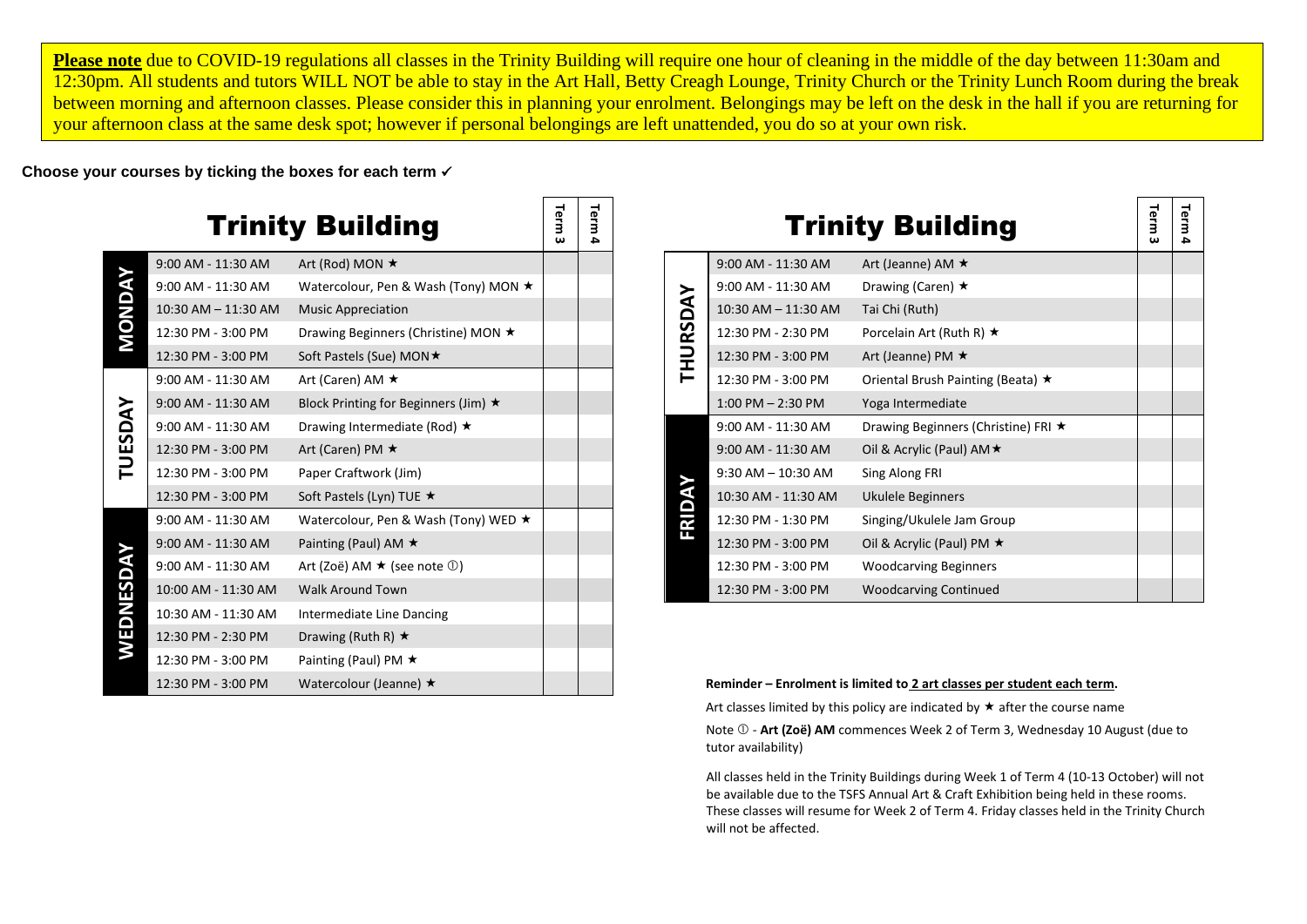**Choose your courses by ticking the boxes for each term** ✓

#### Queens Building **Term 3 Term 4 MONDAY** 9:00 AM – 10:00 AM German Beginners Plus (Helmut) 9:15 AM – 10:45 AM Balancing Conflict with Harmony **NEW** *(Term 3)* 9:30 AM - 11:30 AM Learn Bridge MON 9:30 AM - 11:30 AM Canasta Five Beginners MON 9:30 AM - 11:30 AM Canasta Five Club MON 10:00 AM – 11:00 AM German Intermediate (Helmut) 11:00 AM - 12: 00 PM French Beginners Plus MON (Cathleen) 11:30 AM – 12:30 PM Mandarin Beginners Plus MON (Katherine) 11:45 AM  $-$  1:15 PM Tap 'n Jazz 'n More 12:00 PM – 1:00 PM French Beginners MON (Cathleen) 12:30 PM – 1:30 PM Japanese 1 1:30 PM – 2:30 PM Japanese 2 12:30 PM – 3:00 PM Canasta Five Club WED – Experienced Players 1:30 PM – 2:30 PM Italian Beginners Plus (Denisse) 1:45 PM - 3:00 PM Yoga & Qi Gong *(Term 3 only)*  $2:00 \text{ PM} - 3:00 \text{ PM}$  Spanish Beginners (Elisa) **TUESDAY** 10:00 AM – 11:00 AM Spanish Beginners Plus (Isabel) 10:00 AM – 11:45 AM German Discussion Group (Christa) 11:00 AM – 12:00 PM Spanish Intermediate (Isabel) 11:00 AM – 12:00 PM Sudoku **NEW** 11:30 AM – 1:00 PM Origami 12:00 PM – 1:15 PM French Advanced TUE (Christel) 12:30 PM - 2:30 PM Mahjong Beginners TUE (Penny) (Western) 12:30 PM - 2:30 PM Mahjong Intermediate TUE (Penny) (Western) 1:00 PM - 3:00 PM Chess 12:30 PM - 1:30 PM French Intermediate THU (see note ) 1:15 PM - 2:30 PM French Intermediate TUE (Christel)

|           |                        | <b>Queens Building</b>                      | Term | Term |
|-----------|------------------------|---------------------------------------------|------|------|
|           | 9:00 AM - 10:30 AM     | Mahjong Club Experienced Players (Western)  |      |      |
|           | $9:30$ AM $-10:30$ AM  | French Beginners WED (see note 2)           |      |      |
|           | 10:00 AM - 11:00 AM    | Latin Beginners Plus                        |      |      |
|           | 10:00 AM - 12:00 PM    | <b>Chinese Mahjong Continued</b>            |      |      |
|           | 10:00 AM - 12:00 PM    | Chinese Mahjong Beginners (Term 4 only)     |      |      |
|           | 10:00 AM - 2:30 PM     | Needlework Social Group WED                 |      |      |
|           | 10:30 AM - 11:30 AM    | French Beginners Plus WED (see note 2)      |      |      |
|           | 10:30 AM - 12:00 PM    | Mahjong Continued WED (Western)             |      |      |
| WEDNESDAY | 11:15 AM - 12:15 PM    | Book Club (Maxine)                          |      |      |
|           | 12:00 PM - 1:00 PM     | Italian Beginners Plus (Maria)              |      |      |
|           | 12:15 PM - 1:15 PM     | Life Writing WED (Ruth)                     |      |      |
|           | 12:30 PM - 3:00 PM     | Canasta Five Club WED - Experienced Players |      |      |
|           | $1:00$ PM $- 2:00$ PM  | Italian Intermediate (Maria)                |      |      |
|           | $1:00$ PM $- 2:30$ PM  | Life Matters (Agnelo)                       |      |      |
|           | $1:30PM - 2:30PM$      | Book Club (Rod)                             |      |      |
|           | $9:30$ AM $-11:00$ AM  | Contemporary Memoir (Sari) NEW              |      |      |
|           | $9:30$ AM $- 11:30$ AM | German Kaleidoscope                         |      |      |
|           | 10:00 AM - 2:30 PM     | Needlework Social Group THU                 |      |      |
|           | 11:00 AM - 12:00 PM    | French Beginners Plus THU (see note 2)      |      |      |
|           | 11:00 AM - 12:00 PM    | <b>Meditation (Maxine)</b>                  |      |      |
| THURSDAY  | 11:30 AM - 2:00 PM     | Learn Bridge THU                            |      |      |
|           | 12:00 PM - 1:00 PM     | Indonesian Beginners (Endang)               |      |      |
|           | 12:30 PM - 2:30 PM     | Creative Writing (Ian) NEW                  |      |      |
|           | 12:30 PM - 1:30 PM     | French Intermediate THU (see note 2)        |      |      |
|           | $1:00$ PM $- 2:00$ PM  | Indonesian Intermediate (Endang)            |      |      |
|           | $2:00$ PM $-3:00$ PM   | <b>Cryptic Crosswords</b>                   |      |      |

Note  $\oslash$  - **For the following French classes,** we have new tutor Aline Arisoambolanoro confirmed for Term 3, however tutor for Term 4 is yet to be confirmed.